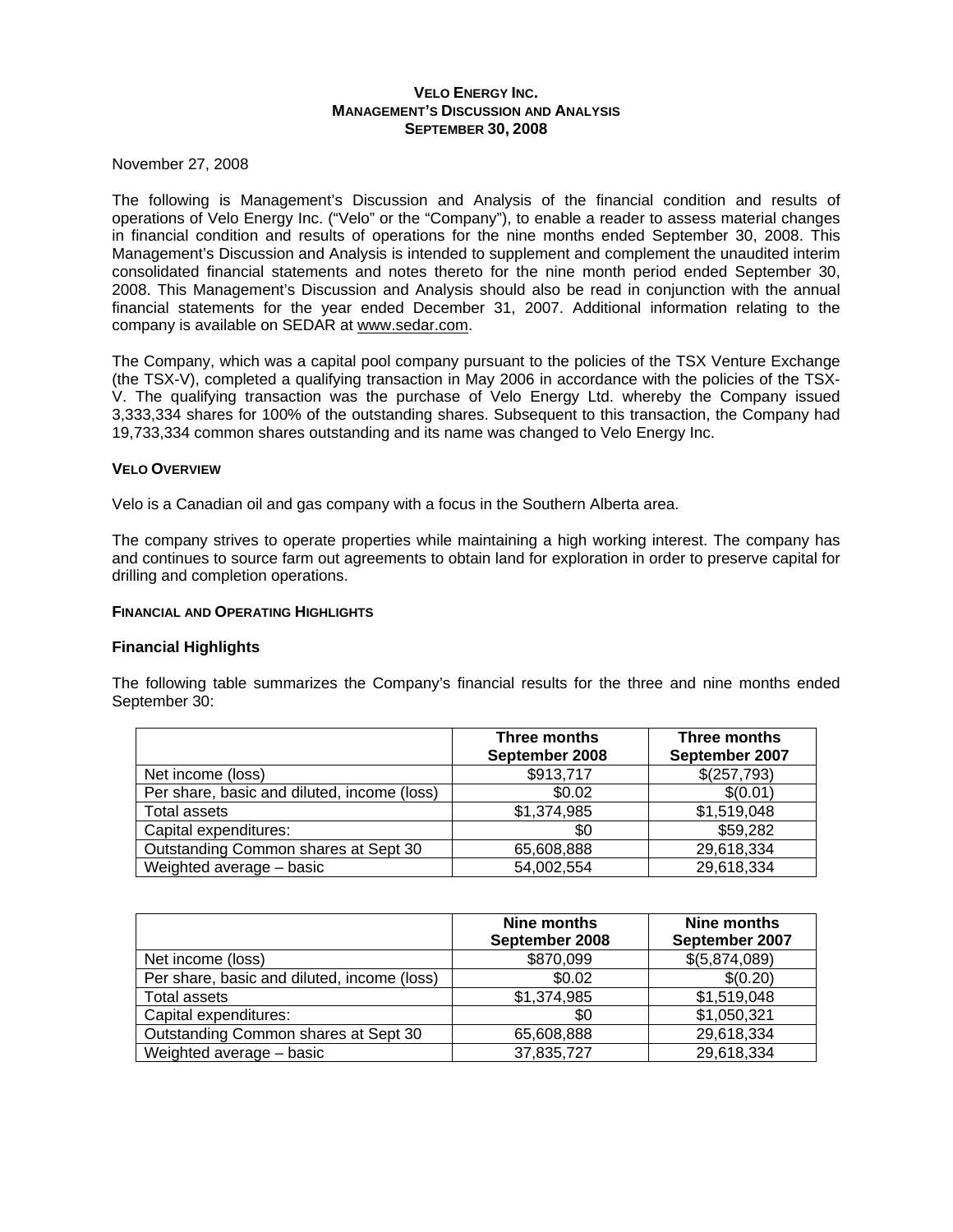## **GENERAL AND ADMINISTRATIVE EXPENSES**

General and administrative expenses were \$24,107 (2007 - \$164,155) and \$75,337 (2007 - \$437,851) for the three and nine months ended September 30, 2008, respectively. The decrease for the periods reflects the reduced operating activity of the Company. Legal fees were \$15,047 for the three months and \$41,585 for the nine months. Transfer agent, filing fees and press releases totalled \$5,814 for the three and \$17,123 for the nine months.

#### **INTEREST AND INDEMNITY PAYABLE**

Interest expense was \$nil (2007 – \$27,988) and \$3,763 (2007 - \$59,070) for the three and nine months ended September 30, 2008, respectively. The decrease is due to the large interest and penalty incurred in 2007 as a result of monies owing to Canada Revenue Agency from the failure to renounce adequate qualifying expenditures for the flow through shares issued in December, 2006.

#### **OPERATIONS**

A recovery of \$7,572 was realized in the nine months ended September 30, 2008 as compared to an expense of \$71,096 in 2007. For the three months ended September 30, 2008 there was nil expense (2007 - \$7,087). Both changes were a result of reduced operating activity of the Company.

## **STOCK COMPENSATION EXPENSE**

Stock compensation expense was Nil for the three months (2007 – nil) and Nil for the nine months ended September 30, 2008 (2007 – \$30,724). There were no new options issued during the quarter.

## **GAIN ON SALE OF SUBSIDIARY**

A gain of \$935,314 (2007 – Nil) was realized during the quarter on the sale of the Company's subsidiary, Velo Energy Ltd. Proceeds were nominal with the gain resulting by the removal of the subsidiary's net liability position from the consolidated balance sheet.

#### **IMPAIRMENTS**

## **1. Petroleum and natural gas properties**

There was no impairment charge during the current quarter or the nine months ending September 30, 2008. Included in the Company's 2007 quarterly expenses is a non-cash charge of \$59,282 and a noncash charge of \$4,264,120 for the nine month period, both related to an impairment of the carrying value of petroleum and natural gas properties. The impairment is the result of applying what is commonly known as the ceiling test which is prescribed under generally accepted accounting principles for exploration and production companies that use the full cost accounting method.

An impairment loss is recognized when the carrying value of a cost centre is not recoverable and exceeds its fair value. The carrying amount is not recoverable if the carrying amount exceeds the sum of the undiscounted cash flows expected from its use and eventual disposition.

An impairment loss is then measured as the amount by which the carrying amount of the petroleum and natural gas assets capitalized in a cost centre exceeds the sum of the fair value of proved and probable reserves and the costs of unproved properties that have been subject to a separate test for impairment and contain no probable reserves.

## **2. Goodwill**

There was no goodwill impairment during the current periods. At March 31, 2007, the Company tested goodwill for impairment and determined that based on the impairment of the oil and gas properties that the goodwill was impaired. As a result, a goodwill impairment charge of \$1,026,400 was recorded in the quarter.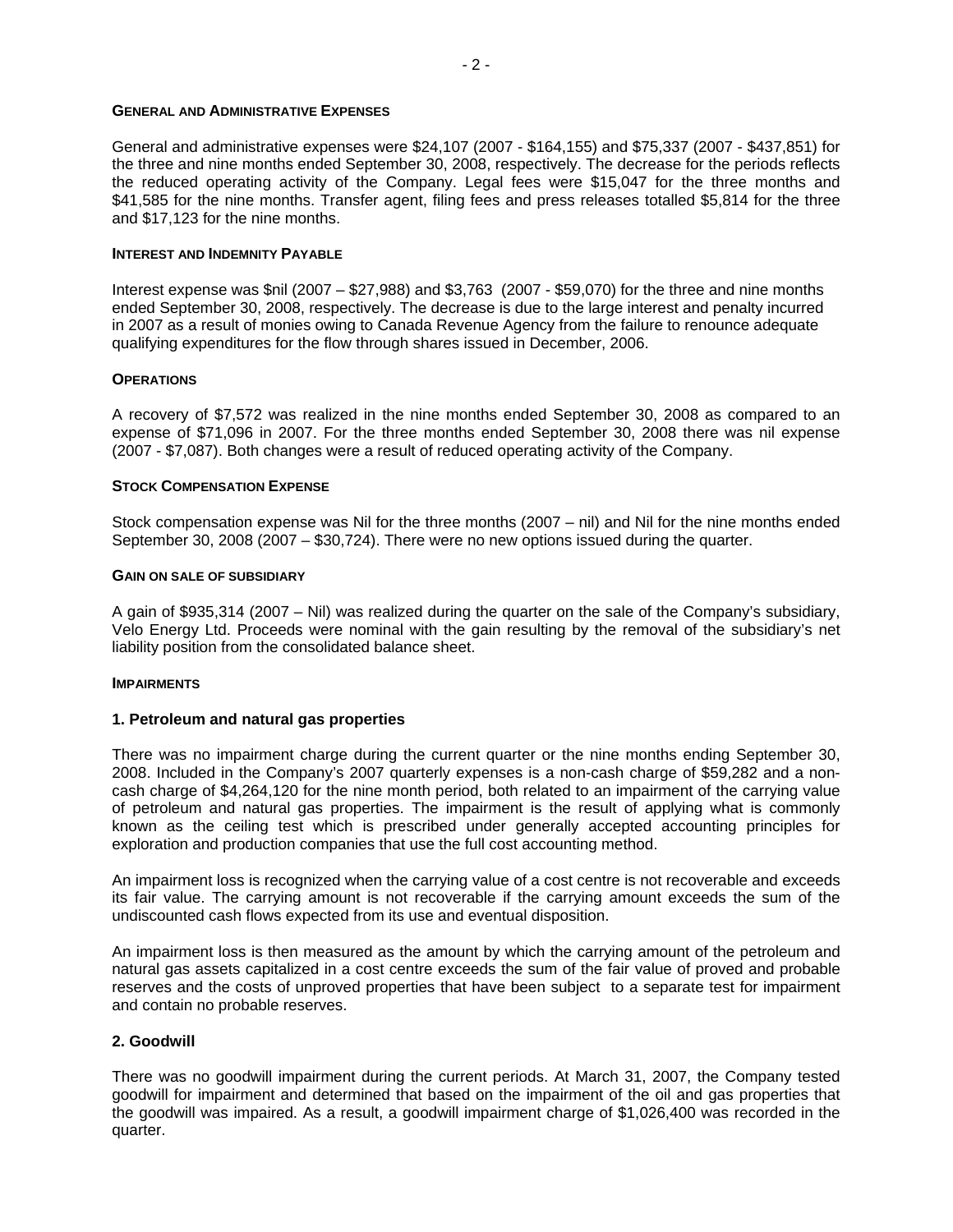#### **DEPLETION AND DEPRECIATION**

Depletion and depreciation expense was Nil for the three months  $(2007 - 2.757)$  and Nil for the nine months (2007 – 8,833) ended September 30, 2008. Office furniture and fixtures were sold in 2007.

#### **CAPITAL EXPENDITURES**

Exploration and development for the three and nine months ended September 30, 2008 were Nil (2007 – \$59,282 and \$1,050,321 respectively), as a result of the Company's reduced operating activity.

#### **STATUS OF PETROLEUM AND NATURAL GAS PROPERTIES**

In July, 2008, Velo Energy Ltd. was sold to Daran Energy Services Corp., a private Alberta company, for nominal consideration. The sale included the shares of Velo Energy Ltd. and the debt owing from Velo Energy Ltd. to the Company.

The Blueberry, Pica and Woking wells were properties owned by Velo Energy Ltd. As such, the rights to these properties, along with their respective abandonment costs are no longer a part of the Company.

During the quarter Velo entered into a confidential joint venture and participation agreement (the "Agreement") with a private Alberta company, to jointly participate in a drilling, completion, seismic, recompletion of wells located on certain lands in Southern Alberta. The Company has committed up to a maximum of \$1,000,000 to be expended by the end of 2009 on qualifying Canadian Exploration Expenses or Canadian Development Expenses. Generally, Velo will pay 100% of costs to earn 50% of the private company's working interest in each well.

## **TRANSACTIONS WITH RELATED PARTIES**

During the second quarter the Company borrowed \$20,000 (2007 - \$Nil) from a corporation controlled by three directors of the Company. The loan is repayable upon demand and bears interest at prime plus 5%.

During the current quarter the loan was repaid without any interest charges.

The above-noted related party transaction was in the normal course of business and was measured at the exchange value which was the amount of consideration established and agreed to by the related parties.

# **Settlement of December 2006 Flow-Through Obligation**

Having obtained the conditional approval of the TSX Venture Exchange ("TSX-V"), on July 24, 2008 the Company issued 5,990,554 shares from treasury at a price of \$0.075 per share settling \$449,292 of the indemnity obligation. These shares are subject to a 4 month hold period in Canada.

## **Private Placement**

Velo completed a private placement raising \$1.5 million by issuing 30 million common shares at \$0.05 per share. The Company paid finders fees of \$57,500 (5%) in connection with \$1,150,000 of the financing and \$12,334 of other expenses.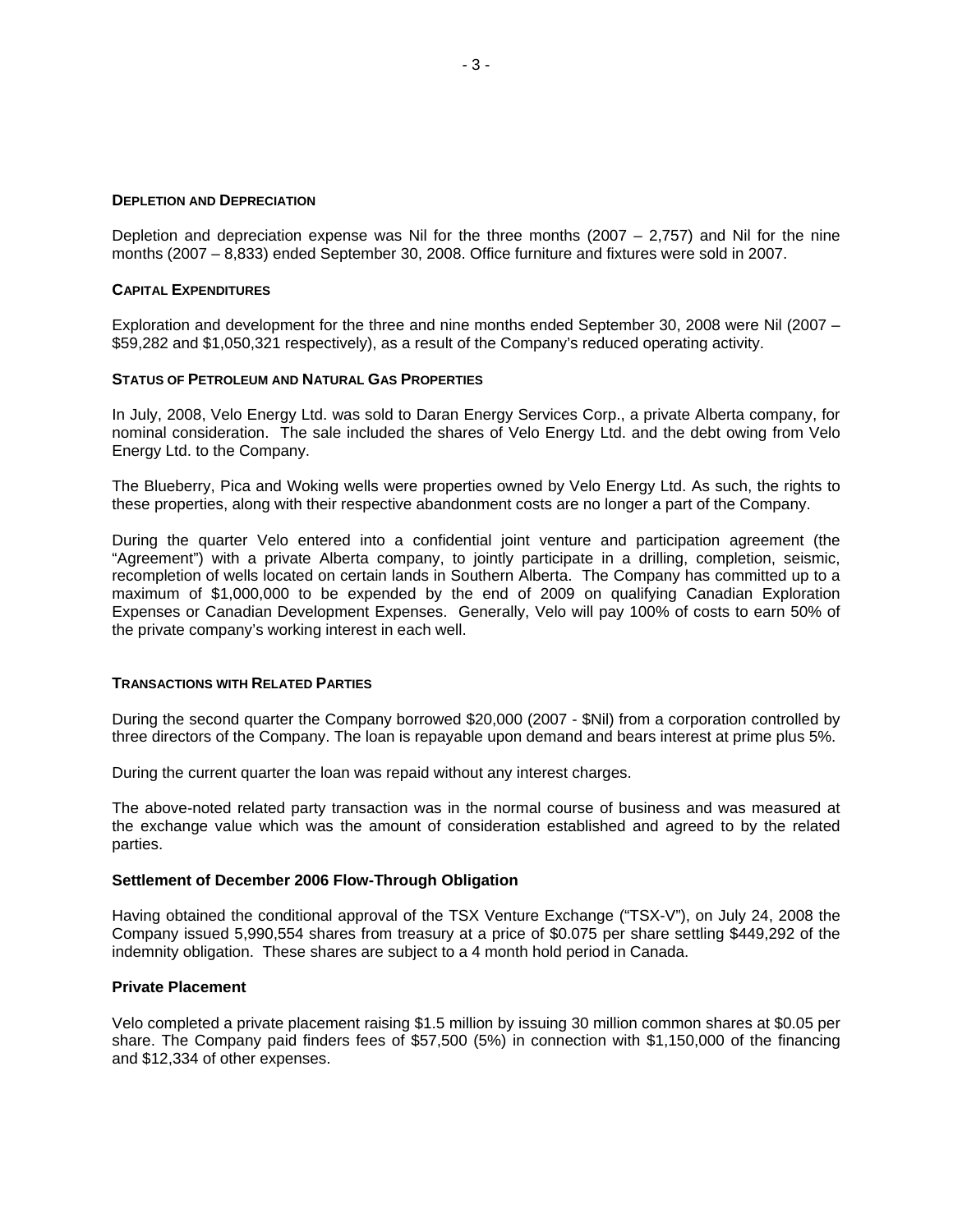#### **LIQUIDITY**

At September 30, 2008, the company had positive working capital of \$1,182,071 and cash of 1,373,942. The numerous events completed during the quarter, namely; the share for debt settlement of the indemnity payable, the sale of Velo Energy Ltd. and the completion of the private placement has allowed the Company to eliminate its working capital deficit and with the entering into of the new joint venture, the Company is now in position for renewed exploration and development activity of oil and gas properties.

## **FINANCIAL INSTRUMENTS**

The Company's financial instruments consist of cash, receivables, and accounts payable and accrued liabilities. It is management's opinion that the Company is not exposed to significant interest, currency or credit risks arising from these financial instruments and that the fair value of these financial instruments approximates their carrying value.

## **SHARE CAPITAL**

The company is authorized to issue an unlimited number of common and preferred shares. As at September 30, 2008, there were 65,608,888 common shares issued and outstanding; Nil common shares issuable upon the exercise of warrants; 100,000 common shares issuable upon exercise of stock options at a price of \$0.25 per share, 200,000 common shares issuable upon exercise of options at a price of \$0.30 per share and 150,000 common shares issuable upon exercise of options at a price of \$.20 per share expiring five years from the date of grant.

In December 2006, the Company granted to the agents of the flow-through share issuance, warrants to purchase 798,500 common shares at a price of \$.20 per common shares. The warrants expired in June 2008.

# **COMMITMENTS**

The Energy Utility Board has required a letter of credit be established with them for the abandonment of wells. This was a commitment of Velo Energy Ltd. and has passed with the sale of the subsidiary.

## **CONTINGENCY**

The President of the Company was dismissed during the second quarter of 2007. He has filed a wrongful dismissal action against the Company's wholly owned subsidiary. This was a commitment of Velo Energy Ltd. and has passed with the sale of the subsidiary.

# **SELECTED QUARTERLY INFORMATION**

The following information refers to the three months ended:

|                                         | September 30.<br>$2008($ \$) | June 30,<br>$2008($ \$) | March 31,<br>$2008($ \$) | December 31,<br>$2007($ \$) |
|-----------------------------------------|------------------------------|-------------------------|--------------------------|-----------------------------|
| Revenue                                 |                              |                         |                          | 28,168                      |
|                                         |                              |                         |                          |                             |
| Net income (loss)                       | 913.717                      | (28, 241)               | (15,377)                 | (799,159)                   |
| Net<br>(loss)<br>share<br>income<br>per |                              |                         |                          |                             |
| basic & diluted                         | .02                          | .00                     | .00                      | $.02^{\circ}$               |

|                                    | September<br>30,<br>$2007($ \$) | June 30,<br>$2007($ \$) | March 31,<br>$2007($ \$) | December<br>$31, 2006$ (\$) |
|------------------------------------|---------------------------------|-------------------------|--------------------------|-----------------------------|
| Revenue                            |                                 | 9.565                   | 48                       | 13,694                      |
| Net loss                           | 257.793                         | 591.949                 | 5,024,347                | 133,951                     |
| Net loss per share-basic & diluted | .01                             | .02                     |                          | .0'                         |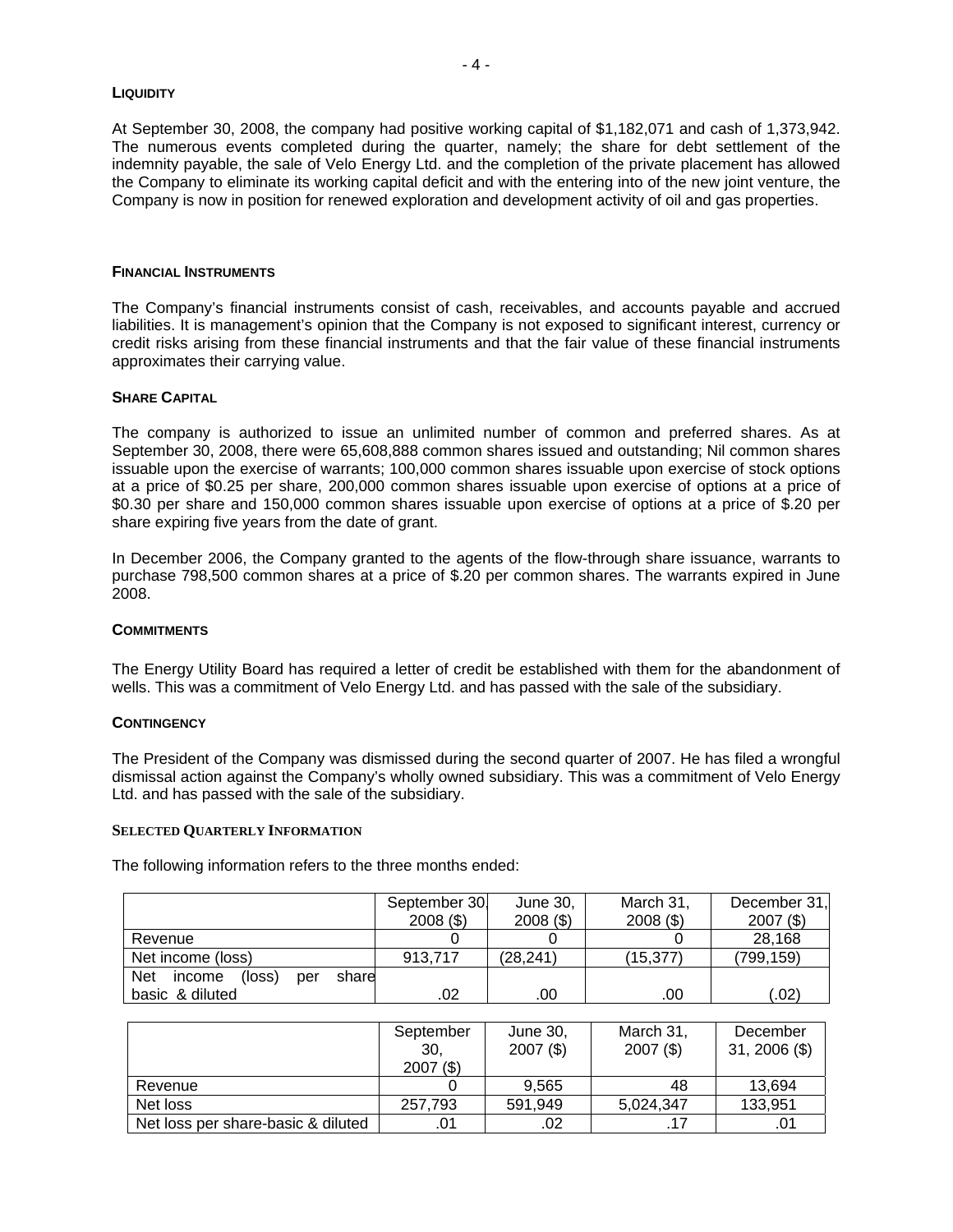# **ACCOUNTING PRONOUNCEMENTS**

## **Accounting changes**

The CICA amended Handbook Section 1400 "General Standards of Financial Presentation" effective for periods beginning on or after January 1, 2008 to include requirements to assess and disclose the Company's ability to continue as a going concern. The adoption of this new section did not have an impact on the Company's financial statements.

In December 2006, the CICA issued Handbook section 1535 "Capital Disclosures" which is effective for years beginning on or after October 1, 2007. The Company manages its capital to ensure it will be able to continue as a going concern while maximizing the return to shareholders largely through equity sales. These stock issues depend on numerous factors including a positive oil and gas environment, positive stock market conditions, a company's track record, and the experience of management. The capital structure of the Company consists of shareholder's equity, comprising issued capital and deficit.

In December 2006, the CICA issued Handbook Section 3862, "Financial Instruments – Disclosures" and Handbook Section 3863, "Financial Instruments – Presentation" to replace Handbook Section 3861, "Financial Instruments – Disclosure and Presentation". Section 3862 expands on the disclosures previously required under Section 3861 that establishes standards for disclosures about financial instruments and non-financial derivatives and identifies the information that should be disclosed about them. Section 3863 is consistent with the presentation requirements of Section 3861 that establishes standards for presentation of financial instruments and non-financial derivatives. These sections apply to interim and annual financial statements for fiscal periods beginning on or after October 1, 2007. The effect on the Company's financial statements was not material.

# **Critical Accounting Estimates**

Management is required to make judgments, assumptions and estimates in the application of generally accepted accounting principles that have a significant impact on the financial results of the Company.

Capitalized costs relating to the exploration and development of oil and gas reserves, along with estimated future capital expenditures required in order to develop proved reserves, are depleted and depreciated on a unit-of-production basis using estimated proved reserves.

The carrying value of property, plant and equipment is reviewed at least annually for impairment. Impairment occurs when the carrying value of the assets is not recoverable by the future undiscounted cash flows. The cost recovery ceiling test is based on estimates of proved reserves, production rates, oil and gas prices, future costs and other relevant assumptions. By their nature, these estimates are subject to measurement uncertainty and the impact on the financial statements could be material.

Liability recognition for asset retirement obligations associated with oil and gas well sites and facilities are determined using estimated costs discounted based on the estimated life of the asset. These capitalized costs are amortized on a unit-of-production basis, consistent with depletion and depreciation. Over time, the liability is accreted up to the actual expected cash outlay to perform the abandonment and reclamation.

In order to recognize stock-based compensation expense, the Company estimates the fair value of stock options granted using the Black-Scholes model which uses assumptions related to interest rates, expected life of the option, volatility of the underlying security and expected dividend yields. These assumptions may vary over time.

The determination of the Company's income and other tax liabilities require interpretation of complex laws and regulations often involving multiple jurisdictions. All tax filings are subject to audit and potential reassessment after the lapse of considerable time. Accordingly, the actual income tax liability may differ significantly from that estimated and recorded on the Company's financial statements.